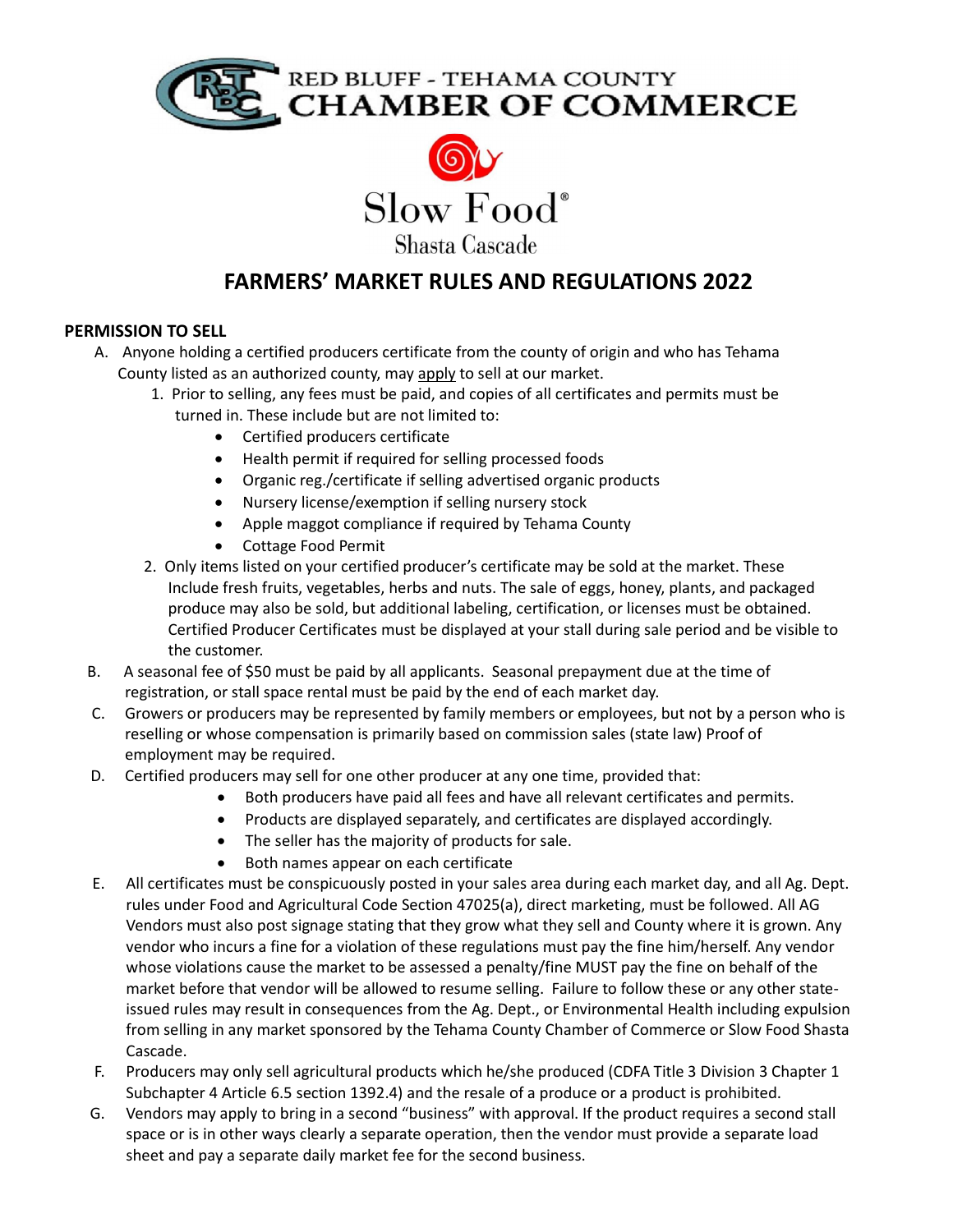- H. New items must be approved by the market manager prior to selling.
- I. The Market Manager shall implement and enforce all rules and regulations pertaining to the operations of the Certified Farmers Markets. Failure to observe the rules including the California Department of Food and Agriculture (or if the conduct of a vendor is hurtful or contrary to the smooth operation of the market) is grounds for disciplinary action up to expulsion.
- J. The Market Manager is in charge of the day-to-day decisions. Vendors are expected to honor the Market Manager's decisions. The Market Manager reports directly to the Red Bluff Chamber's CEO, Dave Gowan.

#### BOOTH SET-UP AND SELLING PRACTICES

- A. Markets locations, dates and hours of operation are as follows:
	- The Saturday Market by the River-100 Main Street Year-Round. Registration due June  $2^{nd}$ .
	- Wednesday Market-633 Washington Street June 2<sup>nd</sup> thru August 25<sup>th</sup>.
- B. Market Hours of operation are as follows: (Vendors are expected to remain for the duration)
	- Saturdays: June thru Sept. 8:00am till 12. Oct. thru May 9:00am till 12pm
	- Wednesday Market 5:00pm till 8:00pm
- C. NO SELLING IS PERMITTED UNTIL THE MARKET MANAGER OPENS THE MARKET. NO PRE-BAGGING is allowed. Advance orders should be bagged or boxed before arriving at market and may not be delivered until after the market opens. If violated, vendor will be required to wait an additional 30 minutes before selling.
- D. All vendor booth setups should include (and be under) a Canopy/Sun Shade (any exceptions are made by the respective Market Manager on a case by case basis). All Canopy/Sun Shade set ups are to be securely fastened or weighted down in case of wind.
- E. Vendors arriving after one half-hour before opening time, or later, will not be allowed to drive through the main market area and must check in with the Market Manager. Vendor arriving after market opening time will not be allowed to set up that day. The Market Managers always have the discretion to refuse the late arrival admission to the market. Continued issues with the Vendor being late may result in suspension from the market until further notice.
- F. Certified producers will have a load list, provided by the Market Manager, to fill out for the amounts and varieties of products brought the market and the amounts by variety sold at each market day.
- G. All used/recycled produce boxes/containers must not display previous product advertisement (exampleprevious product advertisement or logos must be blacked out with marker, or labels removed)

## SPACE SELECTION

- A. Reserving Stall Spaces Factors affecting stall assignments will include seniority (primary) and Previous year vendors (secondary). This option applies only to full season vendors. The Market Manager will assign any uncommitted stall spaces on a daily basis so as to maintain a cohesive market environment. If you wish to attend a market in which you have not reserved a stall, you will need to contact the Market Manager prior to setting up for the day in question. NOTE: In the event that a reserved stall is not occupied by the person who reserved it thirty (30) minutes before market opening sales time on a given day, the Market Manager may place another vendor in that stall for the day. The purpose of this is to give the market a more complete appearance. This DOES NOT mean that the vendor who reserved it initially loses that spot on further dates which have been reserved, only that day of tardiness or absence. Please notify the Market Manager in advance if you do not plan to market on a given day. Spaces may NOT be "sublet" without the written approval of the Market Manager. The Market Manager will assign spaces and has the right to refuse stall space to any vendor at any time for any reason.
- B. It is the responsibility of each vendor to contact the Market Manager by calling before 4:00pm two days prior to attending a.) your first market. b.) any market which you will not be attending c.) prior to any market when you are returning. d.) by 10:30am on Wednesdays Subject to a \$17 fine for each occurrence.